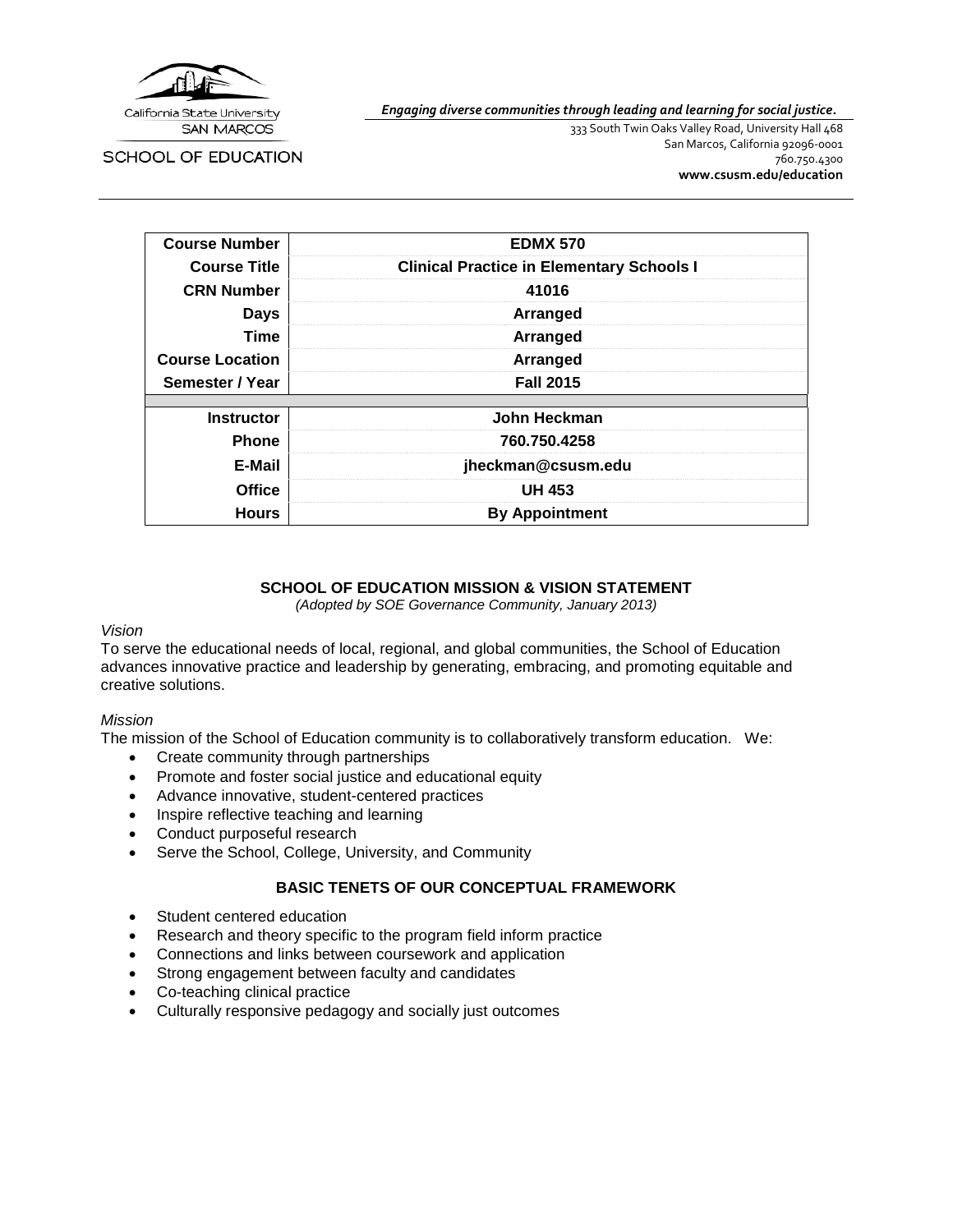## **COURSE DESCRIPTION**

Observation and teaching in selected schools under supervision of classroom teacher and university supervisor, with a student teaching seminar. *Graded Credit/No Credit. May not be taken for credit by students who have received credit for EDMS 561. Enrollment Restriction: Admission to the Multiple Subject Internship Credential Program.*

#### **Course Prerequisites**

Admission into the program.

# **CLINICAL PRACTICE STUDENT LEARNING OUTCOMES**

#### **Candidates will:**

- Assess and instruct elementary school age students of various cultural and linguistic backgrounds in elementary school classroom
- Demonstrate successful performance of the Teacher Performance Expectations as assessed using the *Assessment of Teacher Performance Expectations Multiple Subject Credential* form
- Demonstrate successful performance of the Professional Dispositions as assessed using the *Multiple Subject Professional Dispositions Rubric*

#### **Student Learning Outcome Assessment Methods**

Observation by university supervisor of clinical performance objectives, Professional Dispositions and Teacher Performance Expectations, (TPEs)

Observations by the school-based cooperating teacher of the clinical practice performance objectives, Professional Dispositions and the Teacher Performance Expectations, (TPEs)

Completion of the Professional Dispositions rubric, the Teacher Performance Expectations form, and a Clinical Practice Summary, summarizing performance and professional growth The evaluations are developed with input from the Candidate's University Supervisor and Cooperating Teacher. The final summary is developed with input from the University Supervisor and Cooperating Teacher and is approved and signed by the Candidate, the University Supervisor, and the Cooperating Teacher.

#### **SUPERVISION REQUIREMENTS**

- 1. Each Teacher Candidate attends this clinical practice at their assigned school site as scheduled by program requirements and the specific school site calendar. During the eight weeks of Clinical Practice I, Candidates attend daily, full-time. The Candidate should adhere to the Cooperating Teacher's contract hours, attend staff meetings and other professional responsibilities, and be available to remain afterschool to plan and prepare.
- 2. Each Teacher Candidate in this clinical practice is observed by and meets with a University Supervisor at least four times to discuss his/her developing performance of the TPEs and to discuss clinical experiences in order to expand participants' knowledge of various assessment, planning and instructional strategies.
- 3. Each Teacher Candidate in this clinical practice works together with his/her Cooperating Teacher to plan and implement lessons. The Candidate plans all lessons, including the ones observed by the University Supervisor, in collaborative co-teaching planning sessions. The Candidate writes a lesson plan for each of the lessons observed by the University Supervisor and provides the University Supervisor and Cooperating Teacher a copy of the written lesson plan in advance, prior to teaching the lesson. The focus during Clinical Practice I is Reading/Language Arts instruction and Mathematics instruction.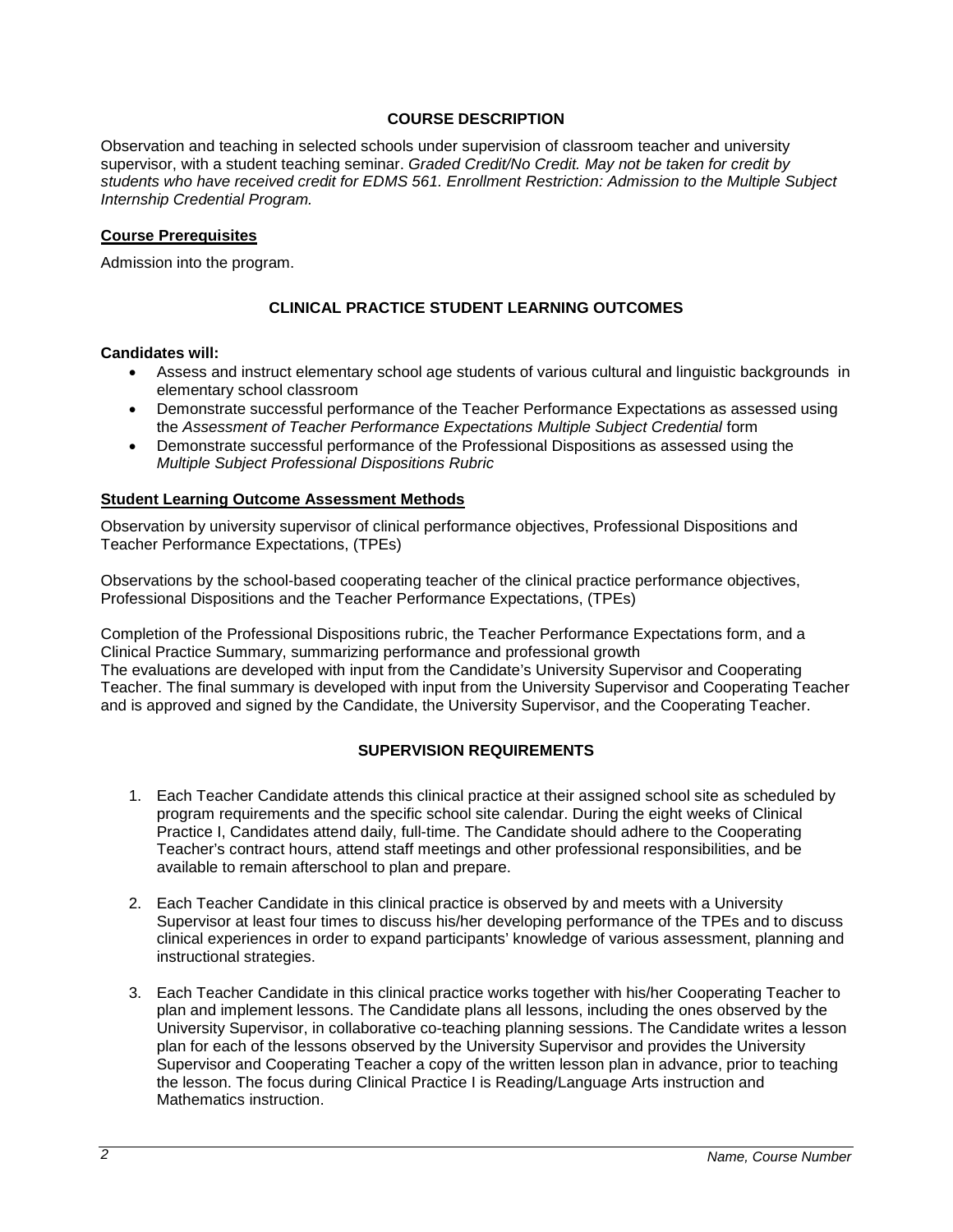- 4. Each Teacher Candidate takes advantage of opportunities presented during this clinical practice experience to fulfill TPE 13: Professional Growth to engage in professional development activities and document the number of hours of professional development. During the credential program, Candidates should complete 10 hours of professional development activities approved by their Supervisors/Instructors.
- 5. Each Teacher Candidate may develop a TPE portfolio binder to gather activities associated with each TPE to support their conversations about their progress with their University Supervisor and Cooperating Teacher. TPE binder dividers are located on the School of Education Clinical Practice website. (www.csusm.edu/education/ClinicalPractice/HandbookMS.html)
- 6. Each Candidate uses the specific enrollment code to enroll in TaskStream using to be able to access evaluations of their Professional Dispositions and TPEs. The Multiple Subject Full Time program code is msfttc.

# **Credit Hour Policy Statement**

#### University Credit Hour Policy:

Candidates are expected to spend a minimum of two hours outside of the classroom each week for each unit of credit engaged in learning.

#### **Final Exam Statement**

No final exam.

## **Credit/No Credit**

The University Supervisor, in collaboration with the Cooperating Teacher, completes the *Multiple Subject Professional Disposition Rubric*, the *Assessment of Multiple Subject TPEs*, and prepares a *Multiple Subject Clinical Practice Summary* based upon the observations of the University Supervisor and Cooperating Teacher. These documents are presented to the Teacher Candidate at the final meeting-conference and all participants sign the documents. These documents serve as official verification of successful completion of Clinical Practice and are required for the University to be able to recommend a Candidate for a credential at the end of the program.

- 1. A grade of CREDIT (CR) or NO CREDIT (NC) will be assigned for clinical practice experiences by the University Supervisor. If a Teacher Candidate has not successfully met the *Multiple Subject Teacher Performance Expectations* at an appropriate level, ("approaching" in CPI, "meets" in CPII) or the *Multiple Subject Professional Dispositions* at an appropriate level ("approaching" in CPI, "meets" in CPII), the Candidate may be required to extend or repeat the experience.
- 2. If a Teacher Candidate is unsuccessful in a clinical practice experience, a grade of NO CREDIT will be given. Granting of an additional opportunity for clinical practice will be made based on the circumstances under which the original NO CREDIT was given.
- 3. Should a Teacher Candidate be in the potential situation of receiving NO CREDIT for clinical practice, the University Supervisor and Cooperating Teacher must complete a State of Concern (SOC) as soon as possible and provide copies to the Program Coordinator. The documentation in the SOC, the action plan, and the follow up steps to the plan are key documents that are used to verify inadequate performance in clinical practice, if the action plan is not achieved.
- 4. Should a second clinical practice experience be recommended, the Candidate must re-register for the clinical practice course prior to the new placement being made.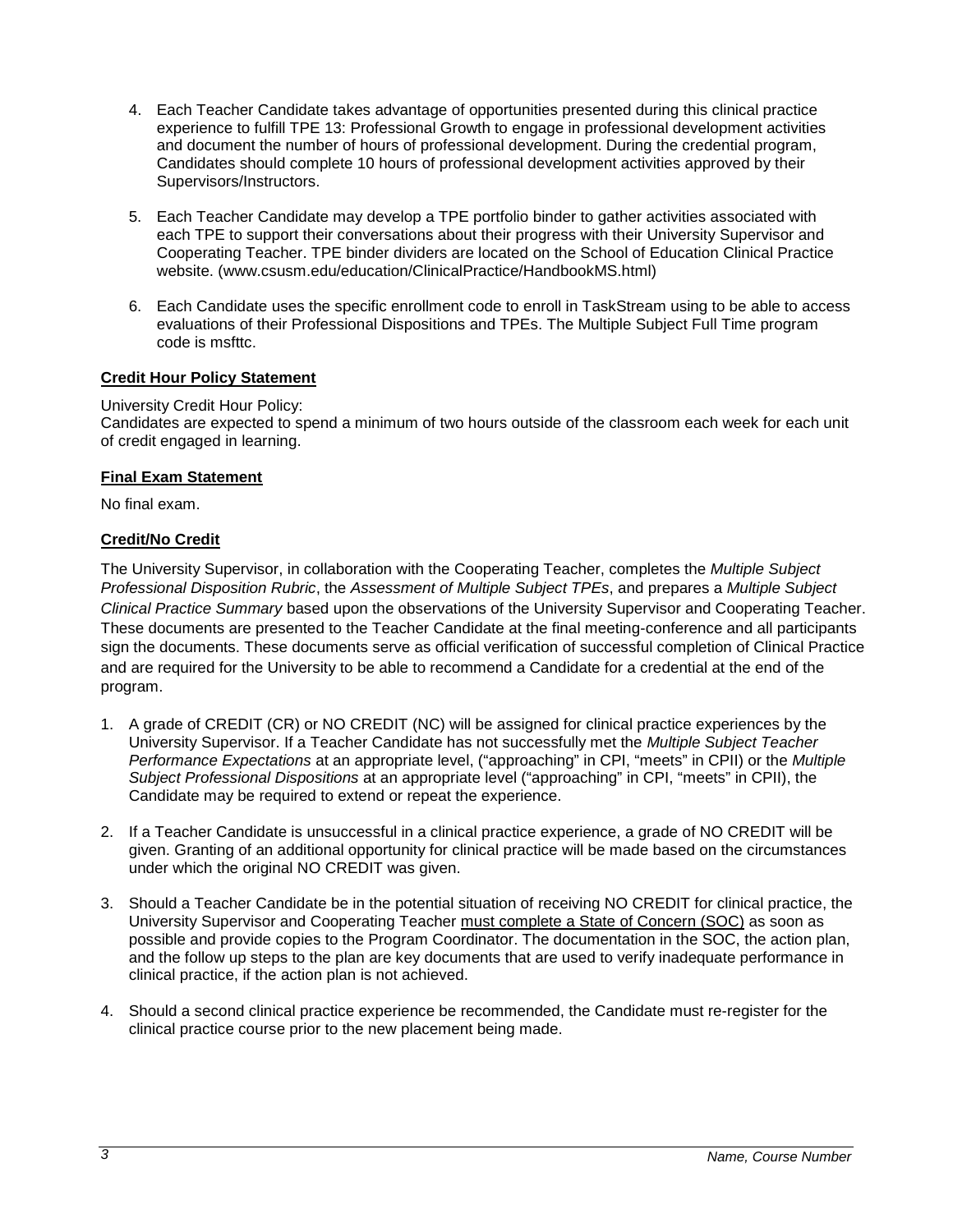## **REQUIRED TEXTS, MATERIALS AND ACCOUNTS**

Because this is a supervised clinical practice experience, the materials for this class include the *Assessment of Teacher Performance Expectations Multiple Subject Credential* form, the *Multiple Subject Professional Dispositions Rubric*, and the *Clinical Practice Summary* that may be found on the School of Education website for clinical practice. Additional materials on the website include the *Multiple Subject Clinical Practice Handbook section 1: Information for Teacher Candidates*, along with other forms used in clinical practice. (www.csusm.edu/education/ClinicalPractice/HandbookMS.html)

#### **TaskStream Enrollment and Postings**

The School of Education uses TaskStream to manage Candidates' TPE and disposition assessments. Candidates must be enrolled in TaskStream during the Integrated Credential Program. Enrollment fees are paid by going to [www.taskstream.com](http://www.taskstrem.com/) and registering for at least one year. After enrolling, to access the Integrated Credential Program, from your home page, find the Self-Enrollment area and click the *Enter Code* button. Then, enter *msicptc* as the program code. If this is the correct program, click the *Enroll* button. The Integrated Credential Program now will show up on your TaskStream home page when you log in. Be sure to remember your enrollment name and password.

## **COURSE LEARNING OUTCOMES**

#### **Authorization to Teach English Learners**

This credential program has been specifically designed to prepare teachers for the diversity of languages often encountered in California public school classrooms. The authorization to teach English learners is met through the infusion of content and experiences within the credential program, as well as additional coursework. Candidates successfully completing this program receive a credential with authorization to teach English learners. *(Approved by CCTC in SB 2042 Program Standards, August 02)*

## **Teacher Performance Expectation (TPE) Competencies**

The course objectives, assignments, and assessments have been aligned with the CTC standards for the Multiple Subject Credential. This course is designed to help teachers seeking a California teaching credential to develop the skills, knowledge, and attitudes necessary to assist schools and district in implementing effective programs for all students. The successful candidate will be able to merge theory and practice in order to realize a comprehensive and extensive educational program for all students. You will be required to formally address the following TPEs in this course:

#### **Teacher Performance Assessment**

Beginning July 1, 2008 all California credential candidates must successfully complete a state-approved Teacher Performance Assessment (TPA), as part of the credential program of preparation. During the 2015- 16 academic year the CSUSM credential programs will use either the CalTPA (California Teacher Performance Assessment) or the edTPA (Educative Teacher Performance Assessment).

Check with your program coordinator to determine which assessment is used for your credential program.

#### **CalTPA**

To assist with your successful completion of the CalTPA, a series of informational seminars are offered over the course of the program. TPA related questions and logistical concerns are to be addressed during the seminars. Your attendance to TPA seminars will greatly contribute to your success on the assessment. The CalTPA Candidate Handbook, TPA seminar schedule, and other TPA support materials may be found on the SOE website: <http://www.csusm.edu/education/CalTPA/ProgramMaterialsTPA.html>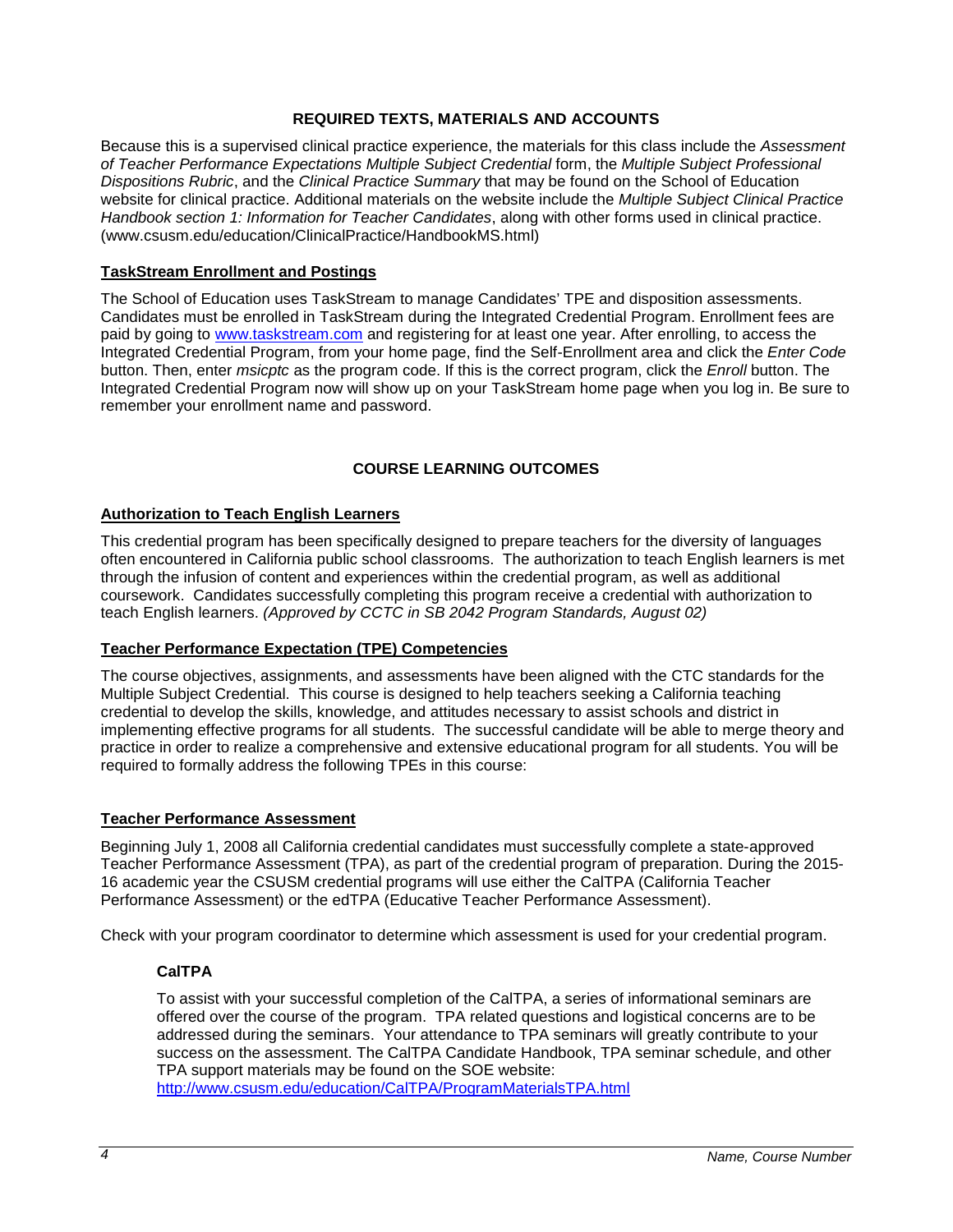#### **edTPA**

Beginning in fall 2015, for newly entering initial candidates, the CSUSM assessment system is the edTPA. To assist with your successful completion of the edTPA, a capstone class is part of your curriculum. In this class edTPA related questions and logistical concerns are addressed. Additional support materials are available on the edTPA website: [http://www.edtpa.com/PageView.aspx?f=GEN\\_Candidates.html](http://www.edtpa.com/PageView.aspx?f=GEN_Candidates.html)

Additionally, to support your success in your credential program and with TPA, SOE classes use common pedagogical language, lesson plans (lesson designs), and unit plans (unit designs).

#### **Assessment of Professional Dispositions**

Assessing a candidate's dispositions within a professional preparation program is recognition that teaching and working with learners of all ages requires not only specific content knowledge and pedagogical skills, but positive attitudes about multiple dimensions of the profession. The School of Education has identified six dispositions – social justice and equity, collaboration, critical thinking, professional ethics, reflective teaching and learning, and life-long learning—and developed an assessment rubric. For each dispositional element, there are three levels of performance - *unacceptable*, *initial target*, and *advanced target*. The description and rubric for the three levels of performance offer measurable behaviors and examples.

The assessment is designed to provide candidates with ongoing feedback for their growth in professional dispositions and includes a self-assessment by the candidate. The dispositions and rubric are presented, explained and assessed in one or more designated courses in each program as well as in clinical practice. Based upon assessment feedback candidates will compose a reflection that becomes part of the candidate's Teaching Performance Expectation portfolio. Candidates are expected to meet the level of *initial target* during the program.

## **GENERAL CONSIDERATIONS**

## **School of Education Attendance Policy**

Due to the dynamic and interactive nature of courses in the School of Education, all candidates (course participants) are expected to attend all classes and participate actively. At a minimum, candidates (course participants) must attend more than 80% of class time, or s/he may not receive a passing grade for the course at the discretion of the instructor. Individual instructors may adopt more stringent attendance requirements. Should the candidate (course participants) have extenuating circumstances, s/he should contact the instructor as soon as possible. *(Adopted by the COE Governance Community, December, 1997).*

## **Conditions for Removal from School Site**

A candidate will be removed from the school site and a Statement of Concern documenting the situation will be written immediately if a candidate:

- 1. Endangers students or others;
- 2. Violates recognized codes of conduct, e.g. CSUSM Student Code of Conduct, CSUSM Academic Honesty Policy NEA Code of Ethics, CA Education Code Section 44932; and/or
- 3. Is dismissed from the classroom or school site by the cooperating professional or site or district administrator. (see *Statement of Concern- Guidelines* www.csusm.edu/education/ClinicalPractice/HandbookMS.html)

## **CSUSM Academic Honesty Policy**

Students will be expected to adhere to standards of academic honesty and integrity, as outlined in the Student Academic Honesty Policy. All assignments must be original work, clear and error-free. All ideas/material that are borrowed from other sources must have appropriate references to the original sources. Any quoted material should give credit to the source and be punctuated accordingly.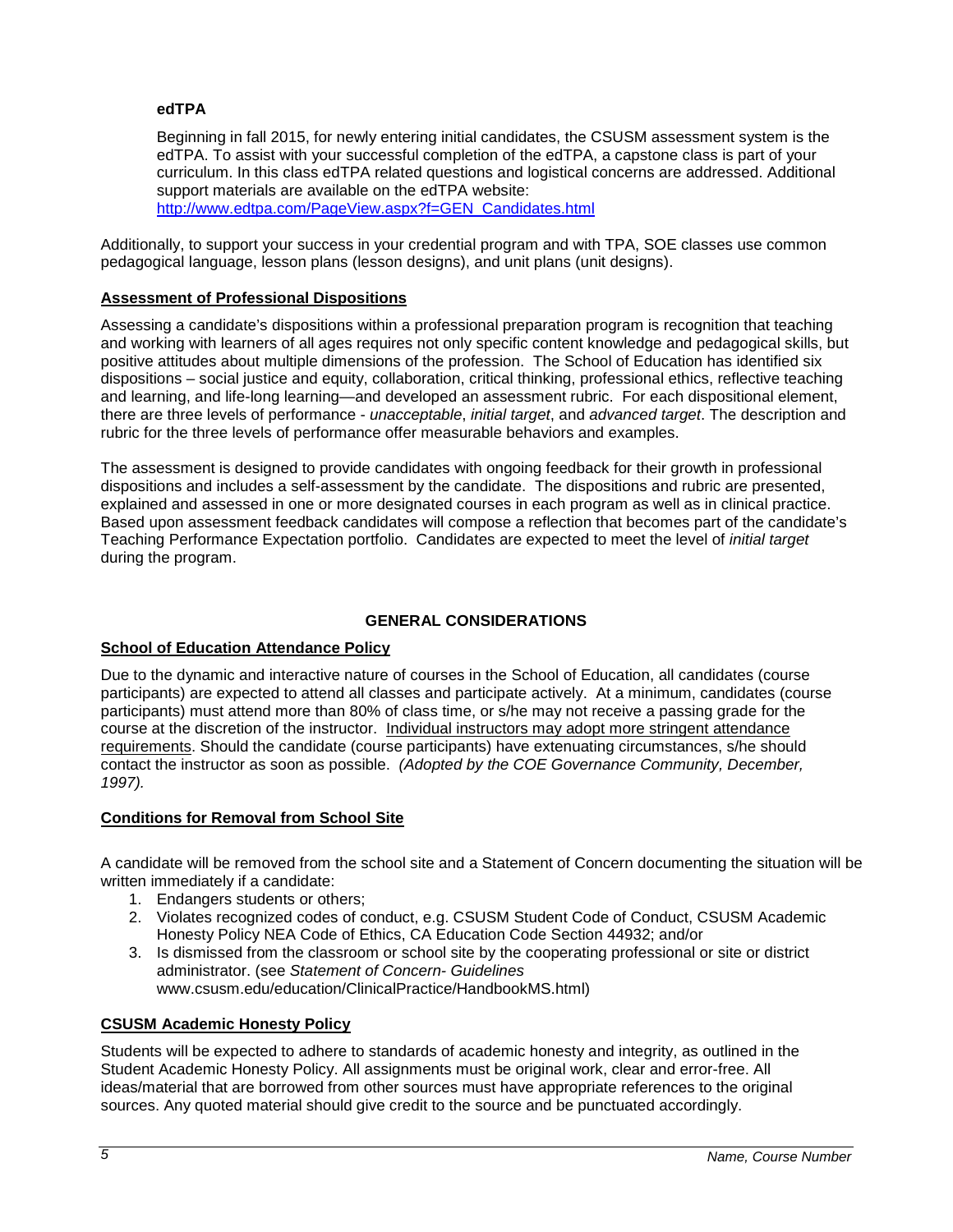Academic Honesty and Integrity: Students are responsible for honest completion and representation of their work. Your course catalog details the ethical standards and penalties for infractions. There will be zero tolerance for infractions. If you believe there has been an infraction by someone in the class, please bring it to the instructor's attention. The instructor reserves the right to discipline any student for academic dishonesty, in accordance with the general rules and regulations of the university. Disciplinary action may include the lowering of grades and/or the assignment of a failing grade for an exam, assignment, or the class as a whole.

Incidents of Academic Dishonesty will be reported to the Dean of Students. Sanctions at the University level may include suspension or expulsion from the University.

Refer to the full Academic Honesty Policy at: [http://www.csusm.edu/policies/active/documents/Academic\\_Honesty\\_Policy.html](http://www.csusm.edu/policies/active/documents/Academic_Honesty_Policy.html)

#### **Plagiarism**

As an educator, it is expected that each candidate (course participant) will do his/her own work, and contribute equally to group projects and processes. Plagiarism or cheating is unacceptable under any circumstances. If you are in doubt about whether your work is paraphrased or plagiarized see the Plagiarism Prevention for Students website [http://library.csusm.edu/plagiarism/index.html.](http://library.csusm.edu/plagiarism/index.html) If there are questions about academic honesty, please consult the University catalog.

#### **Students with Disabilities Requiring Reasonable Accommodations**

Students with disabilities who require reasonable accommodations must be approved for services by providing appropriate and recent documentation to the Office of Disabled Student Services (DSS). This office is located in Craven Hall 4300, and can be contacted by phone at (760) 750-4905, or TTY (760) 750- 4909. Students authorized by DSS to receive reasonable accommodations should meet with their instructor during office hours or, in order to ensure confidentiality, in a more private setting.

#### **Use of Technology**

Candidates (Course participants) are expected to demonstrate competency in the use of various forms of technology (i.e. word processing, electronic mail, Moodle, use of the Internet, and/or multimedia presentations). Specific requirements for course assignments with regard to technology are at the discretion of the instructor. Keep a digital copy of all assignments for use in your teaching portfolio. All assignments will be submitted online, and some will be submitted in hard copy as well. Details will be given in class.

## **Electronic Communication Protocol**

Electronic correspondence is a part of your professional interactions. If you need to contact the instructor, email is often the easiest way to do so. It is my intention to respond to all received e-mails in a timely manner. Please be reminded that e-mail and on-line discussions are a very specific form of communication, with their own nuances and etiquette. For instance, electronic messages sent in all upper case (or lower case) letters, major typos, or slang, often communicate more than the sender originally intended. With that said, please be mindful of all e-mail and on-line discussion messages you send to your colleagues, to faculty members in the School of Education, or to persons within the greater educational community. All electronic messages should be crafted with professionalism and care.

Things to consider:

- Would I say in person what this electronic message specifically says?
- How could this message be misconstrued?
- Does this message represent my highest self?
- Am I sending this electronic message to avoid a face-to-face conversation?

In addition, if there is ever a concern with an electronic message sent to you, please talk with the author in person in order to correct any confusion.